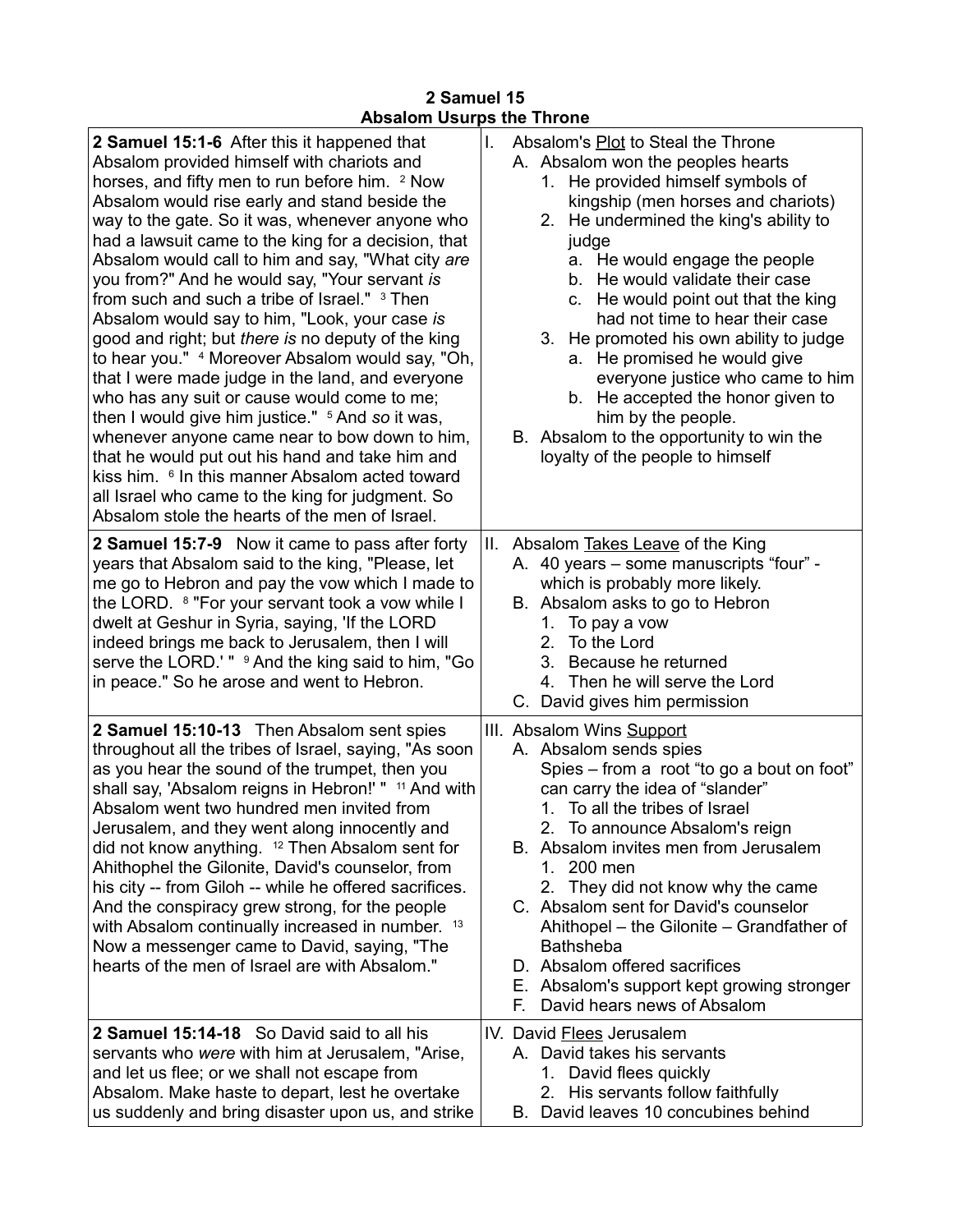| the city with the edge of the sword." 15 And the<br>king's servants said to the king, "We are your<br>servants, ready to do whatever my lord the king<br>commands." <sup>16</sup> Then the king went out with all his<br>household after him. But the king left ten women,<br>concubines, to keep the house. <sup>17</sup> And the king<br>went out with all the people after him, and stopped<br>at the outskirts. <sup>18</sup> Then all his servants passed<br>before him; and all the Cherethites, all the<br>Pelethites, and all the Gittites, six hundred men<br>who had followed him from Gath, passed before<br>the king.                                                                                                                                                                                                                                                                                                                                                                                                                    | C. David stops at the outskirts<br>1. His servants keep going before him<br>2.<br>600 men in all                                                                                                                                                                                                                                                                                                                                                                                                                       |
|------------------------------------------------------------------------------------------------------------------------------------------------------------------------------------------------------------------------------------------------------------------------------------------------------------------------------------------------------------------------------------------------------------------------------------------------------------------------------------------------------------------------------------------------------------------------------------------------------------------------------------------------------------------------------------------------------------------------------------------------------------------------------------------------------------------------------------------------------------------------------------------------------------------------------------------------------------------------------------------------------------------------------------------------------|------------------------------------------------------------------------------------------------------------------------------------------------------------------------------------------------------------------------------------------------------------------------------------------------------------------------------------------------------------------------------------------------------------------------------------------------------------------------------------------------------------------------|
| 2 Samuel 15:19-23 Then the king said to Ittai the<br>Gittite, "Why are you also going with us? Return<br>and remain with the king. For you are a foreigner<br>and also an exile from your own place. <sup>20</sup> "In fact,<br>you came only yesterday. Should I make you<br>wander up and down with us today, since I go I<br>know not where? Return, and take your brethren<br>back. Mercy and truth be with you." <sup>21</sup> And Ittai<br>answered the king and said, "As the LORD lives,<br>and as my lord the king lives, surely in whatever<br>place my lord the king shall be, whether in death<br>or life, even there also your servant will be." <sup>22</sup> So<br>David said to Ittai, "Go, and cross over." Then Ittai<br>the Gittite and all his men and all the little ones<br>who were with him crossed over. 23 And all the<br>country wept with a loud voice, and all the people<br>crossed over. The king himself also crossed over<br>the Brook Kidron, and all the people crossed over<br>toward the way of the wilderness. | V. Ittai Shows His loyalty to David<br>A. David commands Ittai to remain behind<br>1. Remain with Absalom<br>2. Because he is a foreigner<br>3. Because he is exiled from his home<br>4. Because David does not want to<br>cause him more hardship<br>B. Ittai desires to remain with David<br>1. Wherever David is<br>2. Whether in life or death<br>3. He will stay with David<br>C. David allows Ittai and his family to stay<br>with him<br>D. The people mourn for David<br>E. David follow last after the people |
| 2 Samuel 15:24-29 There was Zadok also, and<br>all the Levites with him, bearing the ark of the<br>covenant of God. And they set down the ark of<br>God, and Abiathar went up until all the people had<br>finished crossing over from the city. <sup>25</sup> Then the<br>king said to Zadok, "Carry the ark of God back into<br>the city. If I find favor in the eyes of the LORD, He<br>will bring me back and show me both it and His<br>dwelling place. <sup>26</sup> "But if He says thus: 'I have no<br>delight in you,' here I am, let Him do to me as<br>seems good to Him." <sup>27</sup> The king also said to<br>Zadok the priest, "Are you not a seer? Return to<br>the city in peace, and your two sons with you,<br>Ahimaaz your son, and Jonathan the son of<br>Abiathar. <sup>28</sup> "See, I will wait in the plains of the<br>wilderness until word comes from you to inform<br>me." <sup>29</sup> Therefore Zadok and Abiathar carried the<br>ark of God back to Jerusalem. And they remained<br>there.                          | VI. Zadok Remains in Jerusalem<br>A. Zadok and the Levites were following<br>David<br>1. They had brought the ark<br>B. David send them back<br>1. If God will show David favor, he will<br>return<br>2. If not, He will do what He deems best<br>C. David sends Zadok back so that he can<br>bring news to David<br>D. Zadok and the Levites return                                                                                                                                                                   |